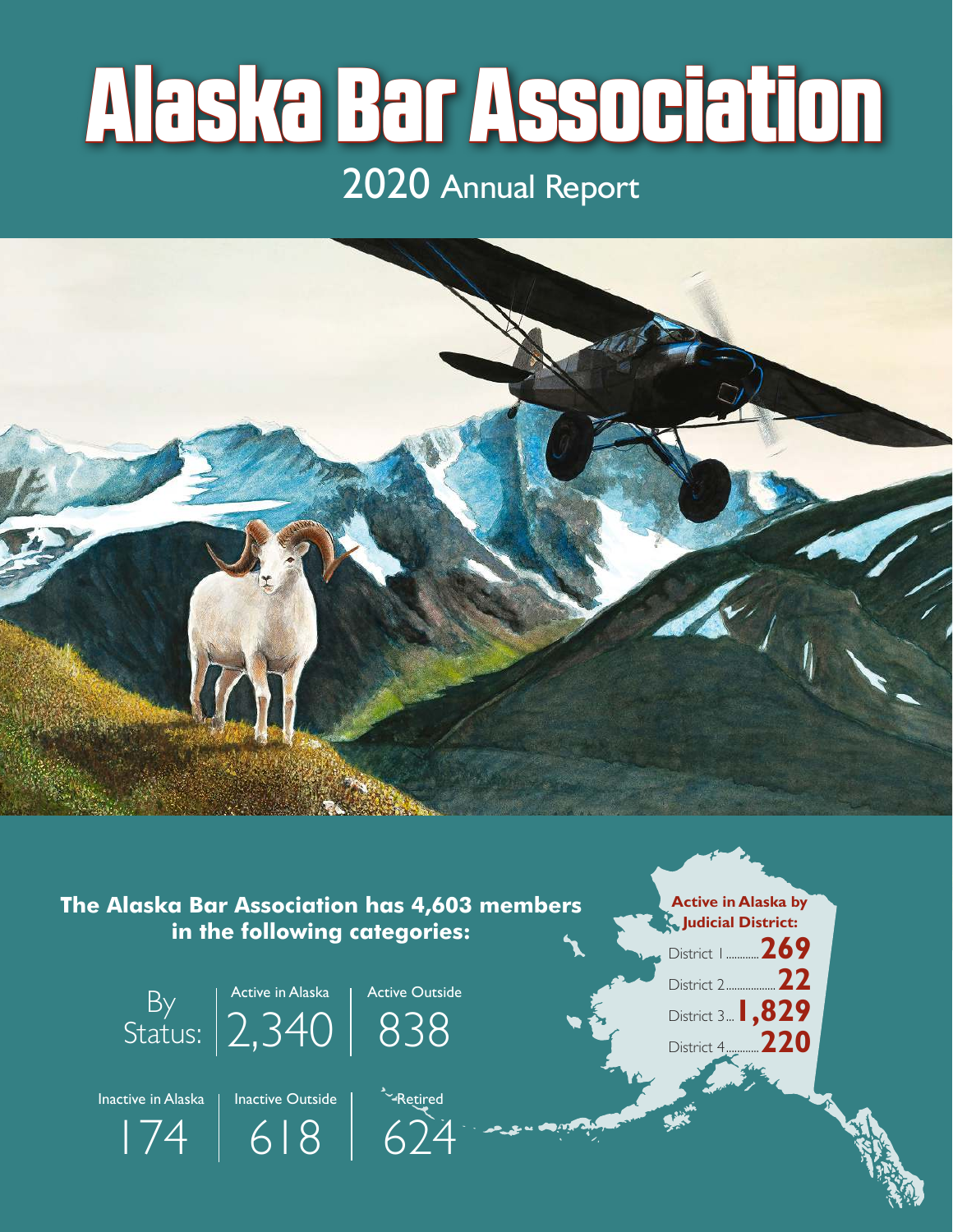## Alaska Bar Association - 2020 Annual Report

## **Admissions/Licensing**

| <b>2020 BAR EXAM RESULTS</b> |                   |               |  |  |
|------------------------------|-------------------|---------------|--|--|
| <b>Date</b>                  | <b>Applicants</b> | <b>Passed</b> |  |  |
| <b>Feb. 2020</b>             | 49                | 23            |  |  |
| Ist time takers              | 34                | 20            |  |  |
| <b>Sept. 2020</b>            | 50                | 40            |  |  |
| I st time takers             |                   |               |  |  |

As a result of COVID-19, the July bar exam was moved to September. The Bar put protocols in place to ensure the safe administration of the exam.

**UBE:** Alaska administers the Uniform Bar Exam (UBE) with the passing score set at 280.

46 applicants were approved for admission by UBE score transfer.

43 applicants were approved for admission by reciprocity.

## **CLE**

As a result of COVID-19, the Bar was limited in the amount of live in-person programs that it could offer. The 2020 Anchorage Annual Bar Convention was cancelled. In addition, 25 CLE programs were delivered primarily in virtual/Zoom format.

Despite the pandemic, CLE programs continued to be delivered in a variety of formats for the year; with the greatest attendance from online recorded downloads.

#### **CLE Attendance by Program Format**



## **Mandatory Continuing Legal Education**

- 2,844 Active Bar members are required to:
	- earn at least 3 CLE ethics credits
	- encouraged to earn at least 9 additional credits
	- report MCLE compliance annually
- 99.6% reported compliance
- 53.6% reported earning at least 12 credits
- 20% reported earning between 3 and 11 credits
- 26.4% reported earning only 3 ethics credits
- **9 Bar members** were administratively suspended for failure to comply

### **Member Services**

- **ALPS (Attorney Liability Protection Society):** Bar endorsed malpractice insurance company.
- **Casemaker:** All Bar members have free access to this online legal research service.
- **The Alaska Bar Rag:** The Bar's newspaper is published and sent to Bar members quarterly.
- **E-News:** Electronic bulletin is sent weekly to Bar members.
- **The Alaska Law Review:** Published online by Duke Law School.
- **Insurance programs:** Bar sponsored group disability and life insurance programs for Bar members.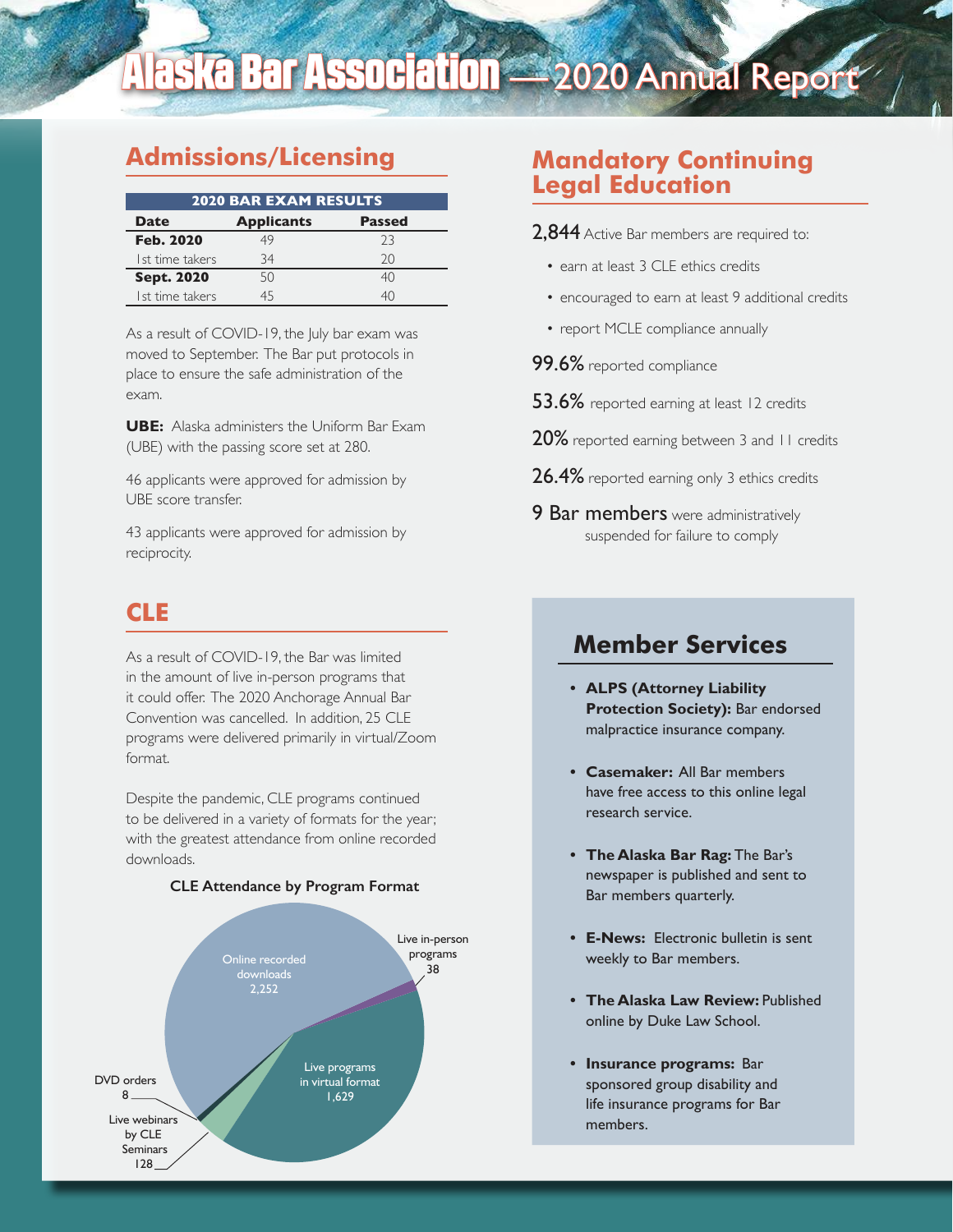

## **Public Service**

The Lawyer Referral Service had 47 attorneys in 28 practice areas.

The Lawyer Referral Service provided referrals to 2,165 callers. The most frequently requested areas were divorce/custody; labor relations; and negligence.

The Alaska Bar Foundation distributed IOLTA (Interest on Lawyers Trust Accounts) grants to Alaska Legal Services Corporation (\$13,875) and Alaska Institute for Justice (\$4,625).



## **Committees and Sections**

- In 2020 there were 30 active **substantive law sections**, with a total individual membership of 2,909 for all sections. The total, including members with multiple sections (and non-Bar members) was 3,742.
- There are ten **Standing Bar committees** and five **Bar Rule committees**.

## **Pro Bono Services**

- Martin Luther King Day: Hosted the 11th annual MLK Day free legal clinics in Anchorage, Fairbanks, Juneau and Palmer. In partnership with 110 justice volunteers, MLK Day has provided in total more than 6,000 combined volunteer hours to 3,560 clients totaling \$561,000 in donated legal services.
- Alaska Free Legal Answers: Provided assistance from 30 volunteer lawyers who work with low-income Alaskans on a free web-based legal clinic where clients can ask up to three civil legal questions in one year.
- Project Homeless Connect: Provided technical assistance and organizational support for free legal services to annual Project Homeless Connect event which serves more than 700 homeless Alaskans.
- The Alaska Youth Law Guide: Assisted in guiding young Alaskans through 31,871 downloads of the guide—a service project of the Law Related Education Committee.

## **Awards**

#### **Board of Governors**

*Distinguished Service -* John Murtagh *Professionalism -* Moira Smith *Layperson Service -* Frances Talbott *Judge Nora Guinn -* Magistrate Heidi Ivanoff *Robert Hickerson Public Service -* Andy Harrington

#### **Bryan P. Timbers Pro Bono**

*Individual* – Lori Colbert *Firm* – Lane Powell

**Alaska Bar Foundation Jay Rabinowitz Public Service** Christine Pate

**Of the 4,603 members of the Alaska Bar Association, Female Attorney Categories:**

Total Female Attorneys

Active in Alaska

Active Outside

262

Inactive

351

Retired

156

1,740 967

**2020 Board of Governors**

- Ben Hofmeister, President
- Jessica Graham, President-Elect
- Hanna Sebold, Vice President
- Bill Granger (Public Member), **Treasurer**
- Diana Wildland, Secretary
- 
- Molly Brown
- Jed Cox (Public Member)
- Bill Gordon (Public Member)
- Janell Hafner
- Cam Leonard
- Jeffrey Robinson
- Rob Stone
- Meghan "Sig" Topkok, New Lawyer Liaison